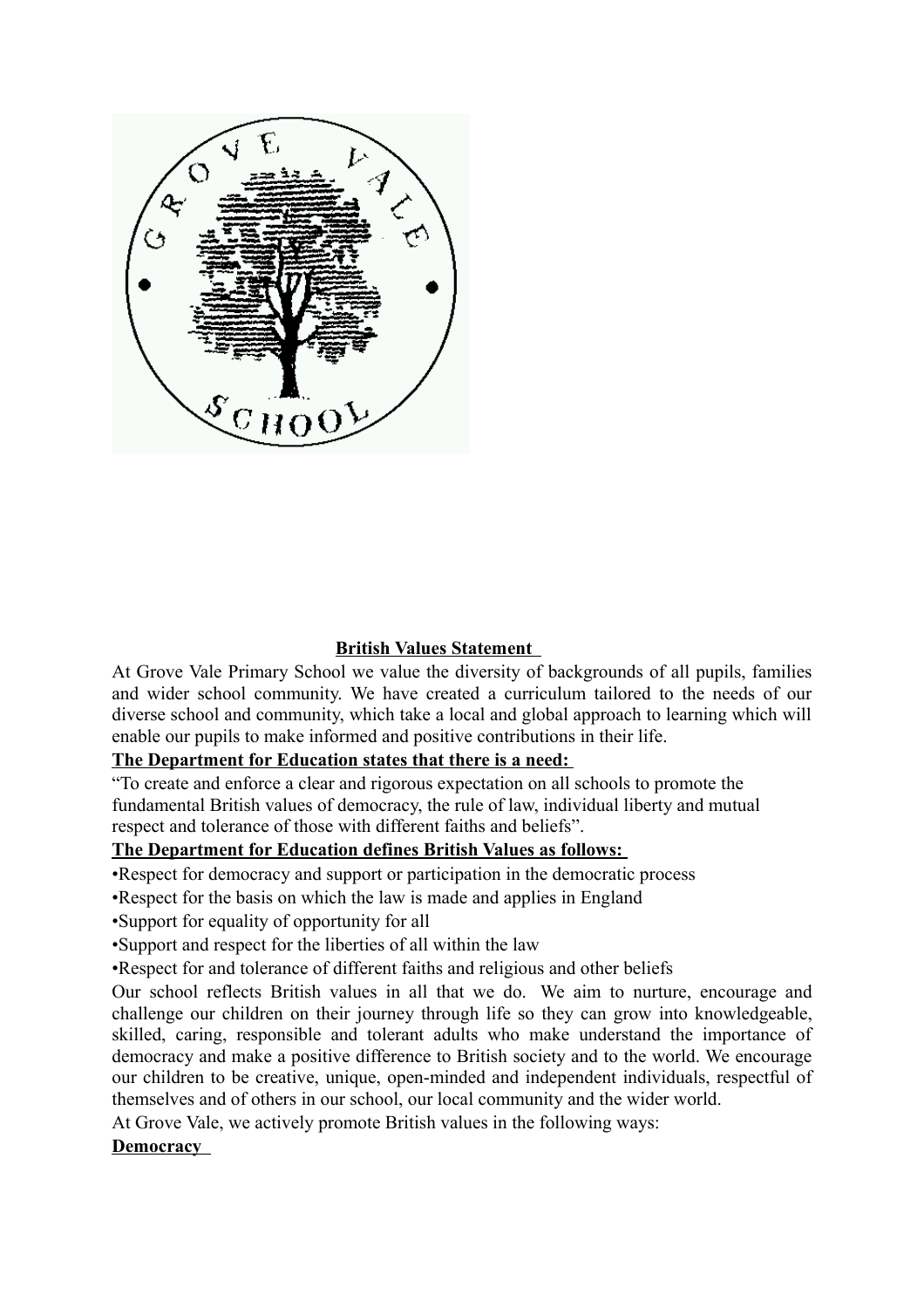\* All children are encouraged to debate topics of interest, express their views and make a meaningful contribution to the running of the school on matters that directly involve pupils. Children also have the opportunity to have their voices heard through pupil questionnaires, pupil surveys and by raising issues to the class School Council members.

\* The principle of democracy is explored in the selection process of school councillors for each class, where potential candidates make speeches and their peers vote for the most suitable candidates to represent their class.

\* Democracy is also studied in our curriculum such as learning about the ancient Greeks, the Magna Carta as well as the struggles of the suffragettes amongst many other topics, these are often shared during assemblies and we sometimes hold special events such as debating competitions or taking time to commemorate significant events such as the VE day or the passing of world leaders/inspirational British people.

# **Rule of Law**

- \* Our school follows 'Golden Rules', which are integral to our learning and ethos everyday.
- \* School rules and expectations are clear, fair and regularly promoted.

\* Pupils are always helped to distinguish right from wrong, in the classroom, during assemblies and on the playground.

\* Pupils are encouraged to respect the law and Grove Vale has enjoyed visits from authorities such as the Police, Fire Service, Ambulance, etc. to help reinforce this message.

\* The Behaviour and Anti-Bullying policies set out a zero tolerance approach to any form of aggression, abuse or violence, which extends to pupils, staff and parents and carers.

## **Individual Liberty**

Within school, pupils are actively encouraged, and given opportunities to make choices, knowing that they are in a safe and supportive environment.

\* Pupils are supported to develop their self-knowledge, self-esteem and self-confidence.

\* Pupils are encouraged to take responsibility for their behaviour and our pastoral support reinforces the importance of making and learning how to make the right choices.

\* Pupils are encouraged to know, understand and exercise their rights and personal freedoms and are advised how to exercise these safely, for example through our e-safety teaching and Secrets of Success lessons.

\* Vulnerable pupils are protected and stereotypes challenged. A strong anti-bullying culture is embedded in the school and any form of bullying is challenged and addressed. The school also operates a robust system of logging and resolving incidents.

\* Pupils have key roles and responsibilities in school e.g. Team captains, Year 5/6 monitors, Playground Buddies, etc.

Mutual respect and tolerance of those with different faiths and beliefs

Respect is one of the core values of our school. The pupils know and understand that it is expected that respect is shown to everyone, adults and children alike.

Pupils are helped to acquire an understanding of, and respect for, their own and other cultures and ways of life.

\* Staff and pupils are expected to challenge prejudicial or discriminatory behaviour.

\* Links and visits are promoted with local faith communities and places of worship. e.g. Pupils visit religious buildings for most of the main religions during their time at Grove Vale. Also, members of different faiths or religions have been invited to school to share their knowledge and enhance learning within assemblies and in class.

\* Through the Secrets of Success and RE curriculums pupils are encouraged to discuss and respect differences between people, such as differences of faith, ethnicity, disability, gender or sexuality and differences of family situations.